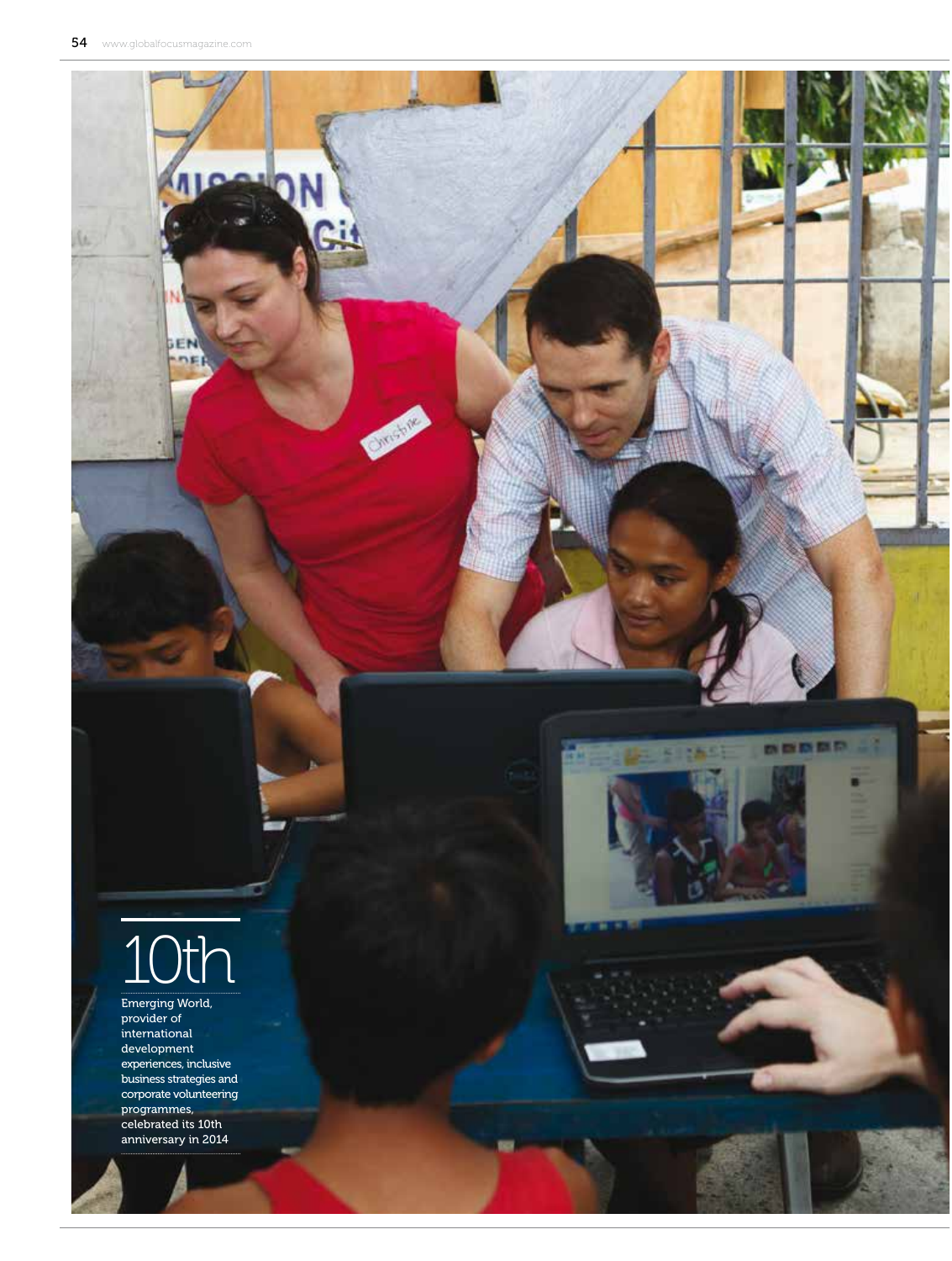Matthew Farmer sheds new insights on how skills-based volunteering overseas can help build tomorrow's global leaders

## Building leaders through international development

### $II_{II}$

*Tell me and I will forget, teach me and I may remember, involve me and I will learn* 

BENJAMIN FRANKLIN

enjamin Franklin's words have never resonated more truthfully.

The growth of experiential learning and frameworks such as 70:20:10 are formalising the way that learning and development (L&D) departments think about how employees learn and how to structure their learning interventions and processes. However, when it comes to global leadership development, what kinds of experiences are most relevant?

In the past, rotational assignments were used but many companies are phasing these out due to their expense and high risk of failure. So what kinds of experiences are relevant to build the capabilities of employees to tackle the global volatility, uncertainty, complexity and ambiguity of tomorrow? Enter Corporate International Service Learning (CISL).

CISL involves initiatives in which employees of corporations travel internationally to use their business skills in the service of third-party organisations, usually addressing a social need in some form or another, and learn as an outcome.

It was coined to encapsulate two kinds of experiences offered by companies – those driven by CSR/Corporate Citizenship as a structured form of corporate volunteering and those offered by L&D functions as a way of stretching and challenging leaders.

Over time, more companies have embraced these kinds of programmes. Early movers in the late 1990s included Zurich Financial Services, Accenture and PwC, sometimes supported by a facilitating NGO such as VSO.

Case studies of these programmes and the companies that initiated them highlight the quality of interventions and their innovative nature. After all, they were a good story to tell – executives out in developing countries helping people, lots of interesting pictures, the potential of doing good/saving lives – it all looks fantastic.

However, as more companies have got on board such as IBM with its Corporate Service Corps programme, which sends hundreds of people each year on CISL assignments, or Microsoft's Front Lines programme in which experienced senior leaders in the organisation work with strategic partners using action learning, the stakes have increased.

It has become more important to understand in greater detail what impact the programmes have on participants. What empirical data is there? And while the inspiration and immediate impact of these programmes seems intuitive, what about the long-term impact?

These are questions that we have been asking for some time at our company Emerging World, which operates in this field, and we decided to use the celebration of our 10th anniversary in 2014 to look for the answers. The findings were compelling.

The impact of CISL programmes is multi-dimensional. They have an impact on the projects, people and organisations operating in the developing/emerging world as well as an impact on the participants in the programmes and the organisations that employ them.

Within our research, we were initially most interested in the impact on participants, as companies need to show the ROI of these programmes if they are to continue to invest in them.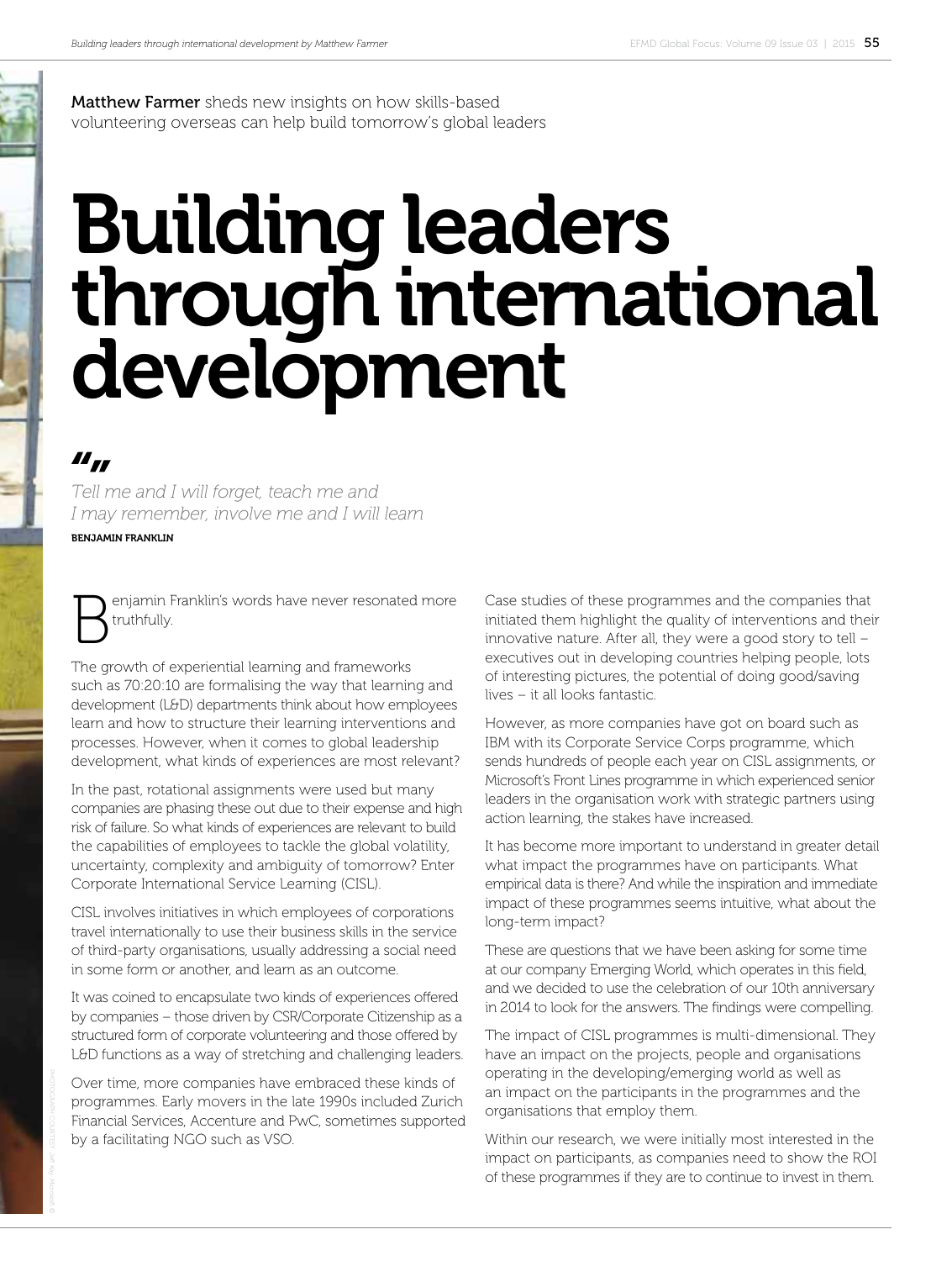We were mindful that there is little existing data on the longer-term impact of these experiences and almost none from a cross-company perspective. Most of the published research has tended to take a case study approach.

Therefore, we undertook an empirical study into the impact of programmes on participants over the longer term. It provides fascinating insights into the power of these experiences and their value to corporations.

One of the challenges of undertaking cross-company empirical research in this area is the need to ask participants of programmes from diferent companies the same questions with regard to their impact. Companies tend to assess the impact of their programmes using sets of questions tailored to their own outcomes.

However, having worked with many diferent companies on these kinds of programmes previously, we were in a unique position to be able launch a cross-company study. We had also kept in touch with a range of participants enabling us to reach alumni who had changed employers since taking part in programmes. In our first phase, we were able to collect data from 65 participants in eight diferent CISL programmes ofered by six separate organisations.

The results can be summarised into three diferent areas; all of which are key outcome areas that companies look for in these programmes:

- the impact on participants' leadership capabilities
- the impact on career mobility
- the impact on employee engagement

In terms of leadership skills, the research shows how strong the learning is and how relevant to the future are the competences and behaviours that these experiences develop.

Respondents had completed a CISL experience (ranging from one to 12 weeks) at least 12 months prior to participating in the research (and in some cases up to eight years previously). Therefore, unlike other studies, we were able to understand what participants have been able to apply to their work and lives on return.

We used Kirkpatrick's levels of learning framework to consider the results, as this was the most popular framework among companies. Ninety-eight per cent of respondents had recommended their programme to at least one other person, which is a very powerful indicator of a positive reaction (Level 1 on Kirkpatrick's scale). But our questioning also revealed that 92% of respondents felt that their experience had made a positive diference to their leadership skills and competencies (Level 2).

Questions designed to elicit data at Level 3 confirmed that 79% of participants had made positive changes to the way they worked as a result of the experience while 62% said that these changes had been observed (and reported on) by others.

Unlike studies that capture more immediate responses where the enthusiasm of the experience is still fresh, this data shows what participants have actually been able to achieve and apply over time.



Other data shows how the experiences afect 12 diferent global competencies and behaviours required by leaders to be efective in a global context.

These range from important qualities such as self-awareness, self-confidence and the ability to deal with ambiguity through to behaviours such as working with culturally diverse groups and teams and initiating new ways of doing things. These competencies have been identified by leading researchers in this area as important global competencies required to succeed in the future.

An interesting nuance is how the level of stretch (or the degree to which you are out of your comfort zone) afects learning – something that has intrigued us for many years. We were able to start to see patterns that indicated that more stretching assignments were stronger at building self-confidence and self-awareness and at developing competencies such as the ability to deal with complexity.

We could also see the diferences between shorter and longer experiences and between group and individual assignments.

Companies interested in offering these programmes are often curious about how the experiences impact career mobility and retention. Our intuition was that these frequently visceral experiences, which bring colliding perspectives into play create significant disruption in individuals' usual thought patterns, which drives changes and can cause them to seek new challenges and experiences.

The data showed that 65% of respondents indicated that their CISL experience had been a factor in changing roles after their assignments but there was very little evidence to support that these experiences led to increased overall attrition. Indeed, the effects on employee engagement were very positive – although, interestingly, stronger for shorter (less than four weeks in the field) than longer experiences.

These data-driven insights have led to us to undertaking a wider study in which we have had over 300 responses from CISL programme alumni from five companies – BD, Credit Suisse EY, GSK and Microsoft.